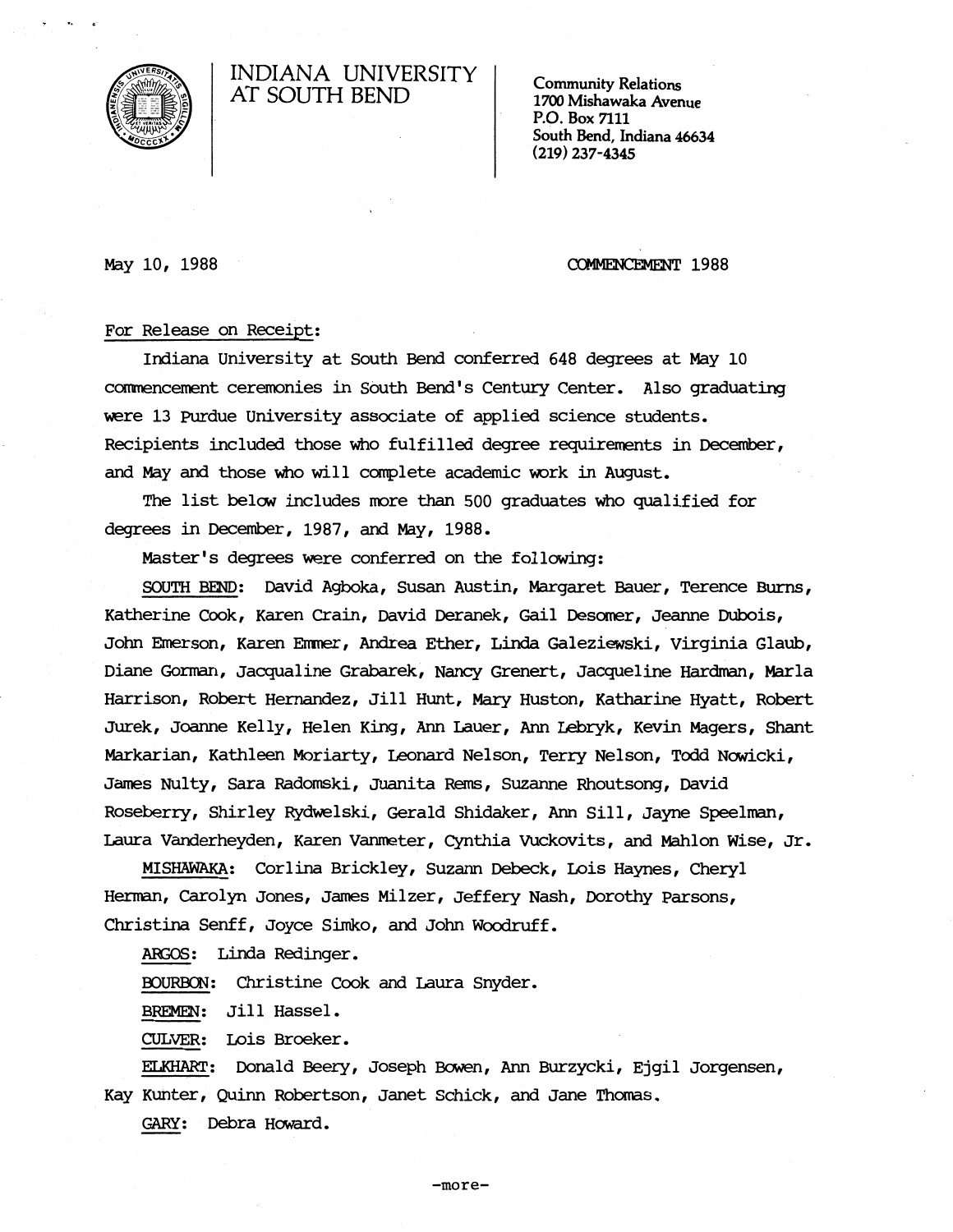GOSHEN: Debbie Armington, Karen Fruchey, Marlene Gingerich, Rowena Miller, and Timothy Tahara.

~= David Chapman, Glenn Gendron, Jody Haskell, Rhonda Kelley, David Ogden, Judith Siatkowski, and Sheila Toth.

HAMILTCN: Richard Coffey.

HANNA: Teri Phelan.

HOBART: Theresa Kirsits.

KNOX: Janet Bailey and Cecilia Smith.

lACROSSE: Cecelia Christensen.

IAPORTE: Sharon Barnes, Lois Devaux, Suzanne Hoke, Susanna Laubscher, and Michael Shreve.

MICHIGAN CITY: Jeanne Wall.

MIDDLEBURY: Rex Hooley and Diane Woodworth.

NAPPANEE: Sandra orn.

NORTH JUDSON: David McCollough.

OSCEOLA: Roger Sonnenburg.

PLYMOUTH: John Beeker and Michael Wilke.

WAKARUSA: Neil Boston.

WALKERTON: Barbara Rohrer, Sandra Savoie, and Beverly Williams.

WINONA LAKE: Jane Seevers.

CHICAGO, IL: Felicia Bohanon.

BATON ROUGE, La: Thomas Bauckham.

OSTERVILLE, MA: Matthew Kozma.

EDWARDSBURG, MI: Sharon LaPlace.

NILES, MI: Timothy Albert and Muriel Roeder.

STEVENSVILLE, MI: Scott Walters.

MANCHESTER, MO: Patricia Sykes.

CHAGRIN FALLS, OH: Sarah Stover.

ODESSA, TX: Nancy Tyler.

\*\*\*\*\*\*\*\*\*\*\*\*\*\*\*\*\*\*\*\*\*\*\*\*\*\*\*\*\*\*\*\*\*\*\*\*\*\*\*\*\*\*\*\*\*\*\*\*\*\*\*\*\*\*\*\*\*\*\*\*\*\*\*\*\*\*\*\*\*

Bachelor's degrees were conferred on the following:

SOUTH BEND: Marian Abraham, Barbara Ackerson, James Aldridge, Denise Alexander, Cydni Allbritton, Brenda Allen, Frances Almaguer, Judith Amico, Robert Amico, Michelle Asbw:y, Teresa Barnes, Rosemary Bauman, Joan Bell,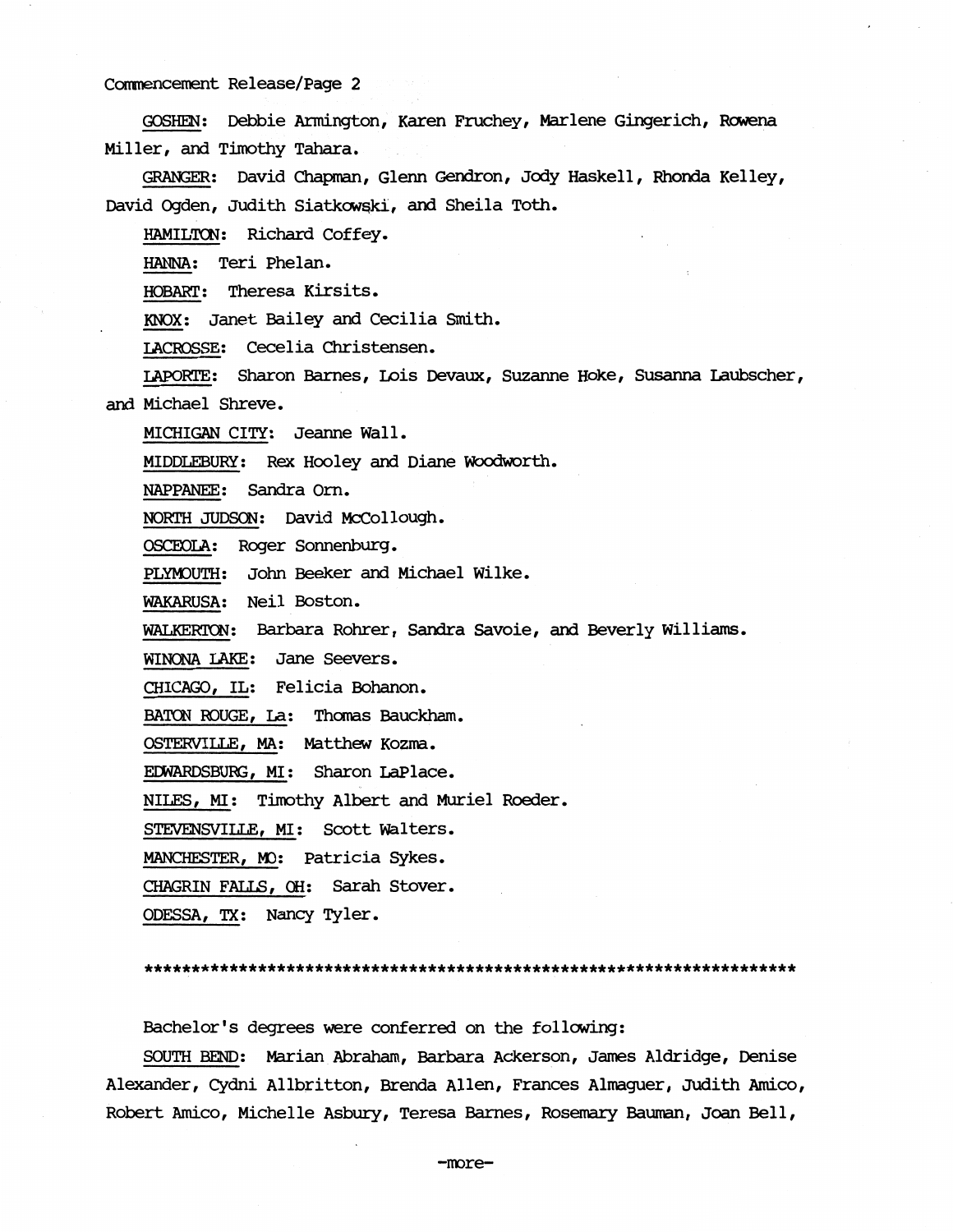James Bentz, Candace Berndt, Mary Jo Betts, Laura Bognar, Steven Bognar, Thomas Boits, Diane Booher, Donna Botka, Elizabeth Bramlett, Judith Brinley, Rosemarie Bruns, Kimberly Buss, Soyla Cardenas, Eddie Carter, Deana Cerroni, Susy Childs, 'Lisa Cinal, Nannette Collins, Linda Conyers, Mary Couch, Charlene Coussens, Linda Crail, Michael Cseh, Jan CUlp, Margaret Davis, Edward Dawson, Katharine Dedek, Sharon Demski, Anita Demunck, Damian Dieter, Shawn Dillon, H'a Do, Edward Doran, Paula Egyhazi, Miriam Ehmen, Magda Eperjesi, Jolynn Felder, Vickie Fisher, Clara Fowler, and Conie Frank.

Also, Edward Fredlake, Frederick Gaboury, Sean Gillen, David Graham, Rodney Green, Theresa Hans, Deborah Harbert, Lisa Hardy, Brian Heck, Philip Hesch, Tara Hipsak, Terry James, Brenda Janowiak, Larry Jasinski, Ronald Jaworski, Susan Jensen, Oran Johnson, Henry Joseph, Cheryl Kagel, Rebeccah Kanjirathinkal, Carl Kazmierzak, Mark Kerrn, Linda Kintz, Michael Kouroubetes, Robin Kramer, Melissa Kurth, Marcia Labelle, Cathy Lambert, Betty Lawrance-Gadd, Larry Lemaire, Bradley Lindorf, Patricia Liszewski, Sibylle Livingston, Rita Lopinski, Ann Lynn, Bobbie Magley, Susan Marazita, Tracy Marietta, John Marino, Phillip Mark, Ken Markiewicz, Maureen Mattheos, Mary McCarthy, Pamela McCormack, Beth McGowan, Maria Michael, Peter Mikulak, Michael Minich, Mary Moon, Anthony Morus, Carla Motts, and Maureen Musci.

Also, Glenna Myers, Patricia Myers, Cathy Nalepinski, Marilyn Naylor, Claudine New, Ken Norman, Daniel O'Bryant, Kathleen O'Keefe, Christine Paliganoff, Susan Phillippi, James Pickering, Susan Postlewait, George Radman, Lori Radtke, Debra Rendel, Jeanine Reynolds, Matthew Roberts, Alan Ruetz, Cynthia Ruetz, Anthony Saucelo, Eva Sawicka, Paul Schultz, Marianne Shelton, Eden Shirey, Thomas Shoupe, Rebecca Shriner-Goodrich, Sheryl Shulmier, Denise Skarbek, Andrew Sobol, Michael Spiek, Lynne Sterkin-Losecco, Susan Stewart, Scott Stoneburner, Candice Stoner, Lisa Stopczynski, Charles Strasser, Serey Sues, Barbara Szumski, Sara Trepanier, Kirk Udvardi, Susan Ullery-Myers, Mark Vandegrift, John Walker, Brenda White, Paula Whiteman, Linda Wilke, Carolyn Wilson, Erica Wurzburger, and Leone Zappia.

MISHAWAKA: Kevin Anthony, Lisa Bianco, Michael Bonne, Mary Callaway, James Deeb, Thomas Dockery, Mark Eberhardt, Gary Glassford, Leighanne Grabovez, Sandra Grall, William Graves, Phillip Greene, James Guibert,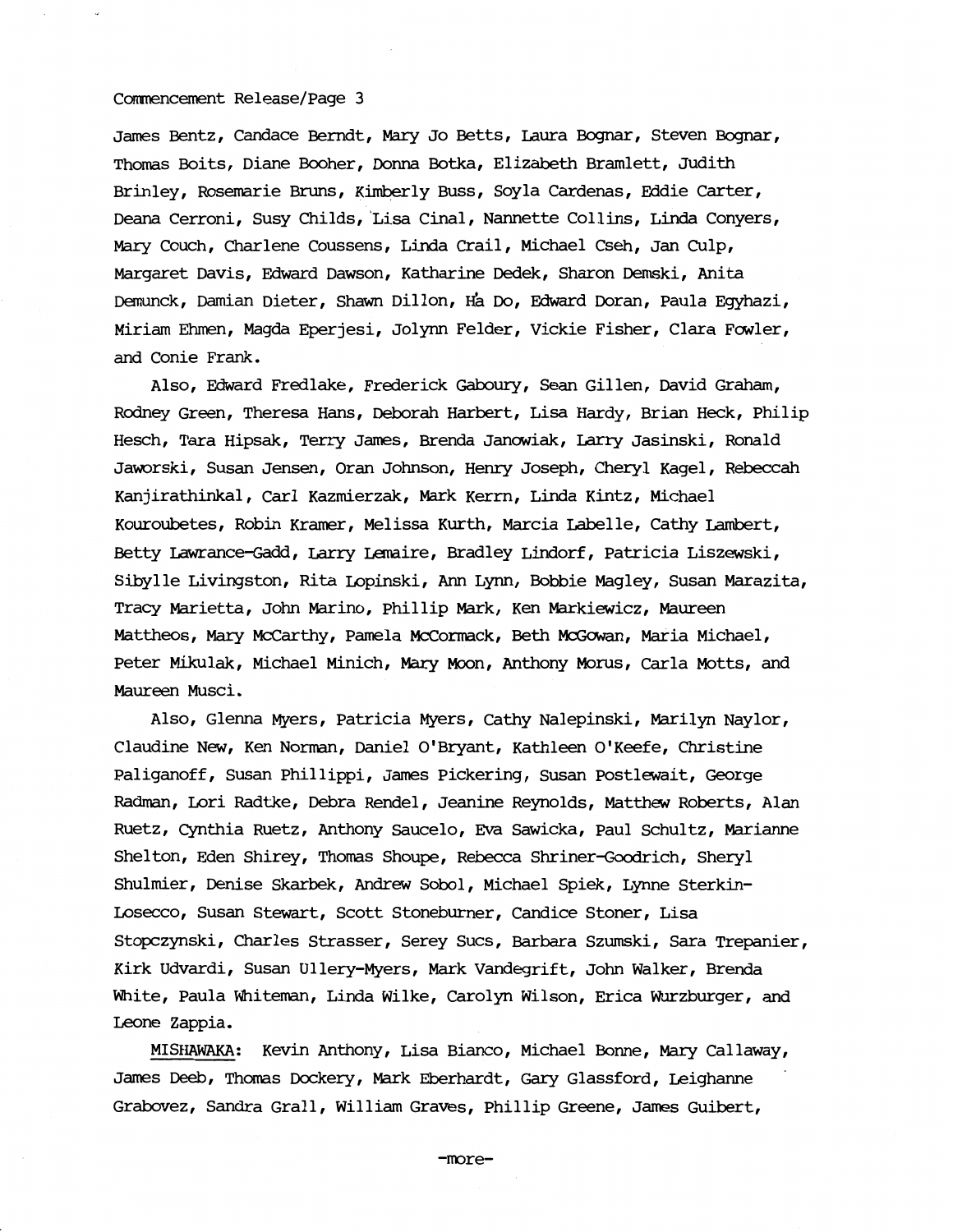Thomas Hatfield, Diana Hess, Ray Hess, Rhonda Hoff, Jay Howard, Paula Kish, Claire Klinedinst, Stephen Klump, Steven Lafortune, Mary Lance, Leah Lemberis, Virginia Lowel, Kullen Marshman, Kevin Masters, Mal Mihajlovich, James Moats, Karen Nordin, Mary Oliva, Sandra Orlowski, Carolyn Poff, Catherine Reidy, Roberta Ritschard, Claude Robertson, Paul Rodts-Palenik, Marybeth Rosheck, Michael Rupley Jr, Sue Sellers, Leslie Sharpe, Stephanie Smith, Laura Stolte, Linda Traxler, Rebecca Tyler, Alex van Zant, Anthony Violi, Ann Walsh, Ian Walters Jr, Rebecca Wertz, and Suzanne West.

ARGOS: Julianita Yoder.

BEVERLY SHORES: Gaile Cernius.

BREMEN: Naomi Wagley.

BRISTOL: Ida Cavanaugh.

CULVER: Rosalie Day and Paul Guyse.

ELKHART: Christine Alert, Ron Blessing, Catherine Burns, Scott Cawley, Danny Cocanower Jr, Rose Conway, Ellen Deak, Karen Delucenay, Edward Farrell, Sheryl Frank, Genevieve Gellert, Heather Huffman, Karen Kehr, Paul Keller, Jeffrey Kinder, Susanne Lehner, Sydney Lund, Lori Martin, Marianne McCloughan, Rodney Moore, Obiedious Moore Jr, Dennis Morrow, Susan Murry, Jodi Price, Victoria Radeline, Patrick Reed, Bryce Schoch, James Spahn, Jayne Steed, Gary Studebaker, Kristine Wanke, Jon Wilkerson, James Williamson, Jeffrey Wise, Sandra Woodiwiss, and Lon Zimnerle.

GARRETT: Mitchell McFann.

GOSHEN: Cheryl Bowman, Richard Everingham, Royce Harbin, Kenneth Ingold, David Mathews, Jeffrey Miller, Ellen Oswald, Beverly Peters-Colcord, Katharine Todd, Debra Yoder, and Thomas Yoder.

GRANGER: Michelle Birkey, Wendy Como, Daniel Degucz, Trudy Floyd, Chester Harris, JUanita Harris, Mary Heck, Michele Jenkins, Erin O'Brien, and Teresa Wojtas.

INDIANAPOLIS: Cara Weldy.

KNOX: Carolynn Fraiser.

lAPAZ: Janet McCartney.

LAPORTE: Charles Humphrey, Janice Meloy, Pamela Russell, Richard Snyder, and Isabelle White.

MICHIGAN CITY: Helle Augustesen, Susan Blieden, Beth washburn, and Gerri Williams.

MIDDLEBURY: Theora Graber and Denise Shrock.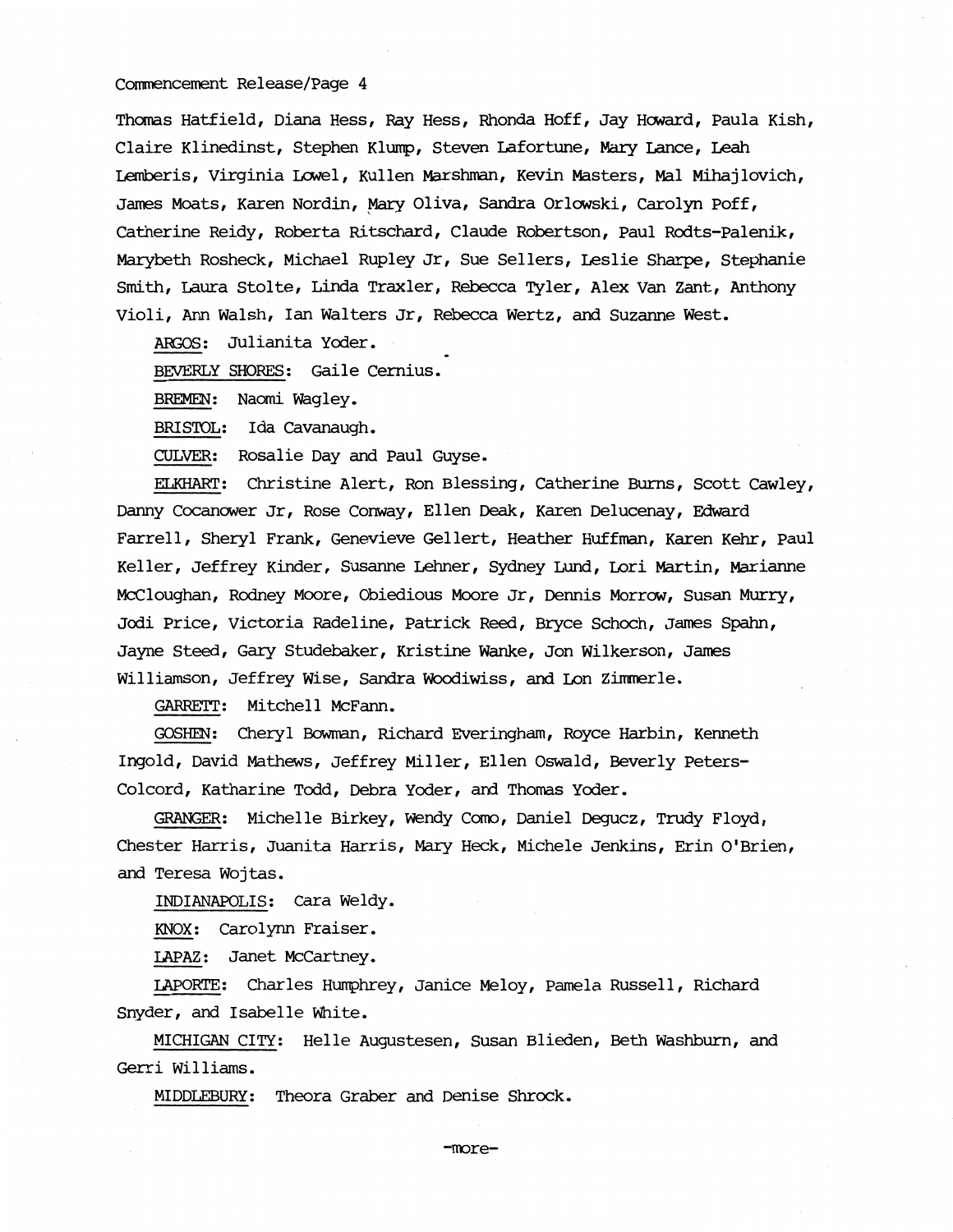M)NTEREY: Pamela White.

NAPPANEE: Dawn Bauman.

NEW PARIS: Mary Armington.

NORTH LIBERTY: Karen Coddens, Adrianne Nichols, and Ledonna Throm. NOTRE DAME: Donald Gibbs, C.S.C.

OSCOOLA: Patricia Hershberger, Sandra Holderman, Michael Krueger, Margaret Lyon, and Donna Manzuk.

PLYMOUTH: Marie Albertson, William Connolly, Carol Hoover, Dianne Jeffirs, Scott Keen, and Paula swanspn.

ROCHESTER: Vicki Onstott, Donna Smith, and Jerirae Stout.

ROLLING PRAIRIE: Jerianne Stayback.

SYRACUSE: Cheryll Martin and William Sanders.

WAKARUSA: Dana Clipp-Beaudette and Andrij Gryscha.

WALKERTON: Rhonda Carmichael, Kimberly Stahly, and Linda Young.

WESTVILLE: Kimberly Iseminger.

WOLCOTTVILLE: Kenneth Marrs.

WYATT: Bonnie Freet.

LAUREL, MD: Christine Dooling.

BUCHANAN, MI: Pamela Wiggers.

CASSOPOLIS, MI: Ida Hawkins.

 $EDWARDSBURG, MI:$  Suzanne Hensler, Thomas Lenz, and Valerie Weld.

NILES, MI: Friedrich Bruegmann, Sally Day, Robert Deer, James French, Donna Newman, Rachel Robbins, and Sheila Smith.

RALEIGH, NC: Susan Sypniewski.

DALIAS, TX: Shirley Good.

\*\*\*\*\*\*\*\*\*\*\*\*\*\*\*\*\*\*\*\*\*\*\*\*\*\*\*\*\*\*\*\*\*\*\*\*\*\*\*\*\*\*\*\*\*\*\*\*\*\*\*\*\*\*\*\*\*\*\*\*\*\*\*\*\*\*\*\*\*

Associate's degrees were conferred on the following:

SOUTH BEND: Margaret Crafts, David Dance, Karen Davis, Barbara DUdeck, William Duxbury, William Evans, Kimberly Gish, Jean Hill, Leann Hoff, Laura Horgash, Bonnie Howard, Andrea Johnson, Korrine Klota, Marica Labelle, Karen Lehman, Janet Libke, Jeffrey Lovisa, Donald Mengel, Jacqueline Norris, Robert OWens, Susan Phillips, Napoleon Pittman, Lee Ross, Jane